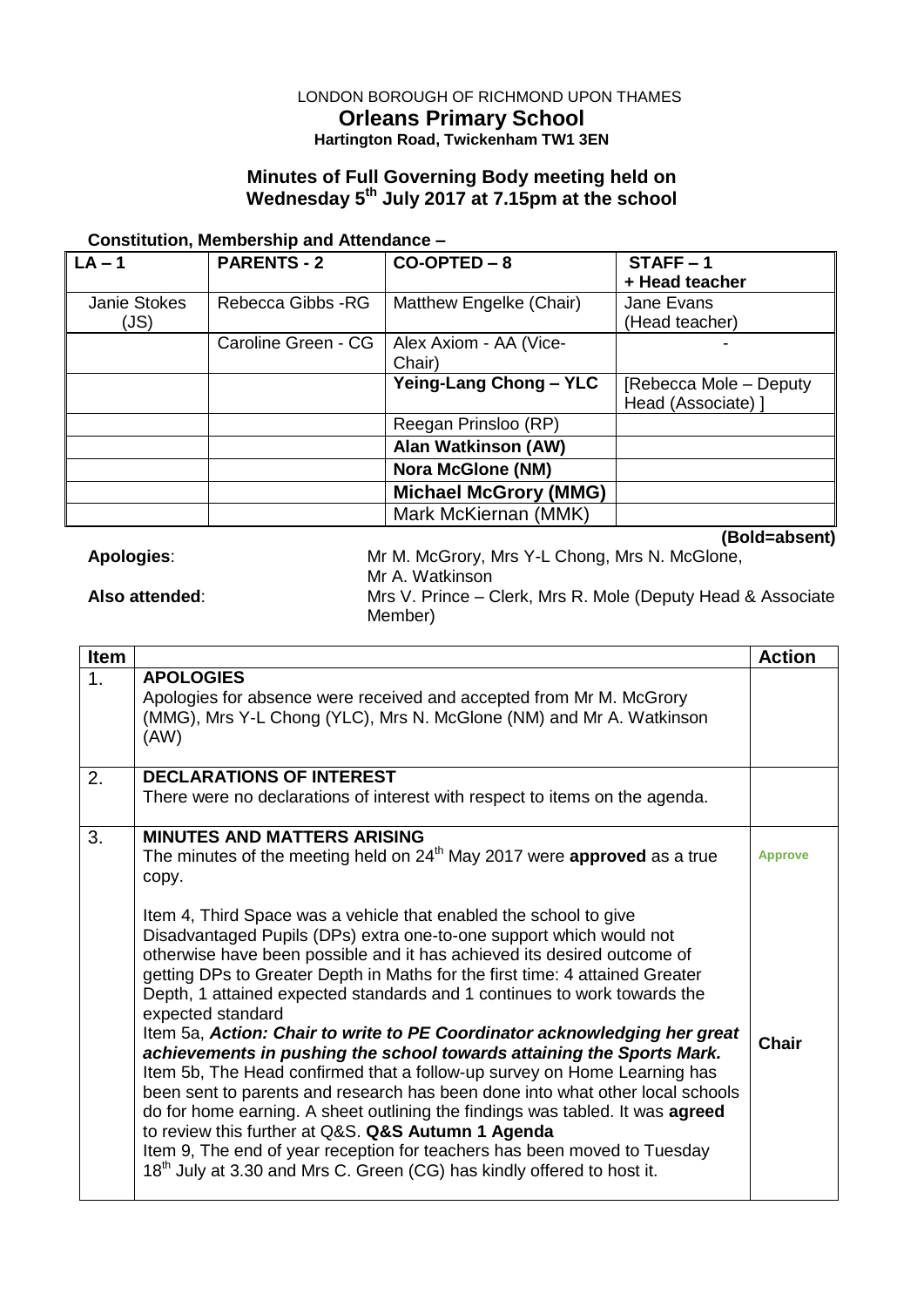| 4. | PRESENTATION ON TARGET TRACKER                                                     |                  |
|----|------------------------------------------------------------------------------------|------------------|
|    | Mrs R. Mole (RM) delivered a presentation on the new assessment system,            |                  |
|    | Target Tracker, and the rationale behind changing from Learning Ladders:           |                  |
|    | Learning Ladders was very much about tracking the small steps along the way        |                  |
|    | but didn't match the progress pupils were making with the summative picture        |                  |
|    | whereas Target Tracker enables teachers to do both and allows more flexibility     |                  |
|    | for teachers to make professional judgements of where the children are. It is an   |                  |
|    | online system where everything will be stored securely in the cloud and is used    |                  |
|    | by about a third of schools in the country so it has a huge database, which will   |                  |
|    | enable the school to compare itself with other schools locally and nationally.     |                  |
|    | (Orleans had been the only school in the borough using Learning Ladders.) For      |                  |
|    | the benefit of newer Governors, she explained the rationale behind moving          |                  |
|    | from levels in the first place and reasons why the school had chosen Learning      |                  |
|    | Ladders, which in practice teachers had found very cumbersome and difficult        |                  |
|    | to extract and use the data. Regular training and moderation support sessions      |                  |
|    | have been planned to upskill teachers and middle leaders. The Assessment           |                  |
|    | Policy has been reviewed to reflect the change and the trainer at the whole        |                  |
|    | staff training day on Target Tracker had praised the school for its assessment     |                  |
|    | policy. It had been a positive session and the trainer got the staff to a good     |                  |
|    | start. RM outlined what the school will be doing to address any possible           |                  |
|    | difficulties e.g. possible inconsistency of judgements while staff get used to the |                  |
|    | system will be addressed by having moderation every fourth staff meeting.          |                  |
|    | Q: How does Target Tracker help with moderation?                                   | <b>Inform</b>    |
|    | A: Because it is built in and it provides examples, which we can use together      |                  |
|    | with what we get from the LA and DFE. And the volume of pupils and schools         |                  |
|    | who use it means it provides really solid standardisation. Unlike Learning         |                  |
|    | Ladders, it also uses a common language across all phases, which will              |                  |
|    | increase continuity between Years 2 and 3. We will be using NFER formative         |                  |
|    | assessment tests to ensure consistency in test materials.                          |                  |
|    | Q: Did you look at Target Tracker when you chose Learning Ladders and, if so,      | <b>Inform</b>    |
|    | why did you not choose Target Tracker then?                                        |                  |
|    | A: We did have them in to present to us but, at the time, they were still working  |                  |
|    | in Levels and didn't know what they would put in place instead whereas             |                  |
|    | Learning Ladders did. It wasn't solid enough at the time but they have moved       |                  |
|    | forward in the last two years and it will enable us to track groups of children    |                  |
|    | more easily. RP added that it will reduce the number of places teachers have       |                  |
|    | to record things because it is more transferable.                                  |                  |
|    | Q: Do your foresee any issues with people understanding it?                        | <b>Inform</b>    |
|    | A: No, it is really user friendly. It was easier to set up than Learning Ladders   |                  |
|    | was and takes half the time to do things so it will make a big difference to the   |                  |
|    | work/life balance of teachers.                                                     |                  |
|    | Q: Have other schools given feedback on things to be aware of?                     | <b>Inform</b>    |
|    | A: They say you should do what's right for your school. You develop it             |                  |
|    | according to your own needs.                                                       |                  |
|    | Q: Will there be a way of indicating whether progress is similar compared to       | <b>Account-</b>  |
|    | Learning Ladders?                                                                  | ability          |
|    | A: Yes, we will be able to assimilate the Learning Ladders measurements            |                  |
|    | across.                                                                            | <b>Account-</b>  |
|    | Q: How often will you be able to get benchmarks against other schools?             | ability          |
|    | A: Even though not all schools put their data on at the same time, there will be   |                  |
|    | a big enough pool to draw on to enable us to regularly gauge where our             |                  |
|    | children sit nationally.                                                           | <b>Inform</b>    |
|    | Q: How often can parents check their children's progress?                          |                  |
|    | A: They can log in and check at any time but changes will only be made half-       |                  |
|    | termly.                                                                            | <b>Challenge</b> |
|    | Q: In terms of the procurement process, are there any general lessons to be        |                  |

Orleans Primary FGB Meeting 5<sup>th</sup> July 2017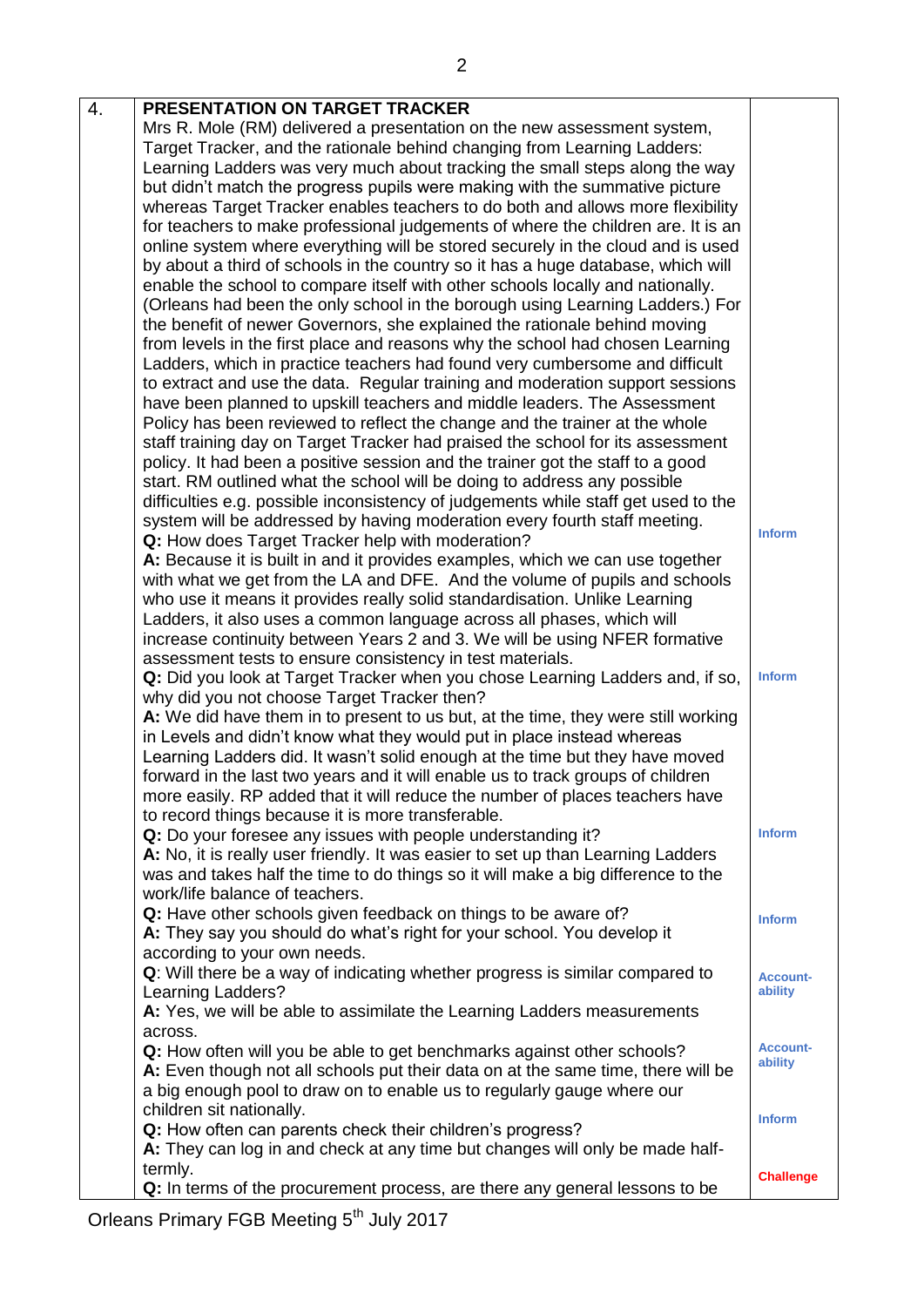|    | learned from the decision to go with Learning Ladders?<br>A: We did the best we could at the time. Schools had no support from the LA,<br>there was no clear information from anywhere as to how things would look and<br>Learning Ladders gave a very impressive presentation and seemed to provide<br>the answer for us.                                                                                                                                                                                                                                                                                                                                                                                                                                                                                                                                                                                                                                                          |                  |
|----|-------------------------------------------------------------------------------------------------------------------------------------------------------------------------------------------------------------------------------------------------------------------------------------------------------------------------------------------------------------------------------------------------------------------------------------------------------------------------------------------------------------------------------------------------------------------------------------------------------------------------------------------------------------------------------------------------------------------------------------------------------------------------------------------------------------------------------------------------------------------------------------------------------------------------------------------------------------------------------------|------------------|
| 5. | <b>TEACHING AND LEARNING</b>                                                                                                                                                                                                                                                                                                                                                                                                                                                                                                                                                                                                                                                                                                                                                                                                                                                                                                                                                        |                  |
|    | Performance Appraisals have not been done yet and will be reviewed by Q&S<br>committee in the Autumn term.                                                                                                                                                                                                                                                                                                                                                                                                                                                                                                                                                                                                                                                                                                                                                                                                                                                                          |                  |
|    | Attainment and Progress: RM circulated the SATS data and highlighted that it<br>will improve in all subjects in January when the 2 pupils who were disapplied<br>are taken out of the figures. It was also noted that the figures don't add up to<br>100% because one pupil was taken out of school during SATS week.<br>The results are an improvement on last year, with 90% working within expected<br>levels in Reading and Writing, of which 59% were at Greater Depth (GD) in<br>Reading compared with 43% last year and 37% at GD in Writing compared<br>with 12% last year. Maths remains a focus area with 49% of pupils achieving<br>GD, some pupils having just missed out by one or two points. 81% attained<br>expected levels in Reading, Writing and Maths (compared with NA of 61%) as<br>opposed to 68% last year and 24% achieved GD in all 3 subjects. The<br>comparison with local schools will not be possible until the Autumn.<br>Q: Can we improve on that? |                  |
|    |                                                                                                                                                                                                                                                                                                                                                                                                                                                                                                                                                                                                                                                                                                                                                                                                                                                                                                                                                                                     | <b>Challenge</b> |
|    | A: Yes, and there is definitely room for improvement in Maths.                                                                                                                                                                                                                                                                                                                                                                                                                                                                                                                                                                                                                                                                                                                                                                                                                                                                                                                      | <b>Inform</b>    |
|    | Q: What do you think has made the main difference?<br>A: We had consistent teachers in there. Last year 2 full time teachers left and it                                                                                                                                                                                                                                                                                                                                                                                                                                                                                                                                                                                                                                                                                                                                                                                                                                            |                  |
|    | was difficult to recruit. Also this year we were clearer what the expectations                                                                                                                                                                                                                                                                                                                                                                                                                                                                                                                                                                                                                                                                                                                                                                                                                                                                                                      |                  |
|    | were from the beginning whereas last year we did not receive guidance on                                                                                                                                                                                                                                                                                                                                                                                                                                                                                                                                                                                                                                                                                                                                                                                                                                                                                                            |                  |
|    | expectations until the Spring term. With Writing, we learned lessons from last                                                                                                                                                                                                                                                                                                                                                                                                                                                                                                                                                                                                                                                                                                                                                                                                                                                                                                      |                  |
|    | year.                                                                                                                                                                                                                                                                                                                                                                                                                                                                                                                                                                                                                                                                                                                                                                                                                                                                                                                                                                               |                  |
|    | Governors particularly commended these results, given the challenges this<br>cohort has had in the past.                                                                                                                                                                                                                                                                                                                                                                                                                                                                                                                                                                                                                                                                                                                                                                                                                                                                            | <b>Support</b>   |
|    | Q&A: Governors asked about the gap for DPs and RM said she has broken<br>down the SATS data to look at DP performance and attainment and highlighted<br>the fact that for the first time the school has pupils working at GD in Maths and<br>the numbers working at GD in Reading and Writing has increased. However,<br>there are still pupils who have not attained the national standard despite all the<br>support put in, all of whom are on the SEN register, one with an EHCP and<br>significant needs. So the plan is to continue with early intervention, which is<br>much stronger now and, as part of the SDP, the SLT will be looking at the<br>quality of teaching and within that how to improve teaching within the<br>classroom rather than sending pupils out for interventions. The school will be<br>looking to develop the whole school ethos and trying very hard to engage<br>parents early on.                                                               | <b>Challenge</b> |
|    | Q: Is there any merit in the argument that teachers recognised as outstanding<br>should be working in more bespoke ways with DP kids?                                                                                                                                                                                                                                                                                                                                                                                                                                                                                                                                                                                                                                                                                                                                                                                                                                               | <b>Challenge</b> |
|    | A: We need to upskill all the teachers and share that good practice so that we<br>are not left with a hole if one of them leaves. The Maths Mastery will help. The<br>way that we are changing the structure of our Maths lessons will help.                                                                                                                                                                                                                                                                                                                                                                                                                                                                                                                                                                                                                                                                                                                                        |                  |
|    | Q: Do you have the resources that you need to do what you need to do?<br>A: We're buying into Maths Mastery which has excellent CPD and we will look<br>to make sure we are developing our phase leaders to do a deep dive into                                                                                                                                                                                                                                                                                                                                                                                                                                                                                                                                                                                                                                                                                                                                                     | <b>Support</b>   |
|    | Target Tracker to spot and track those children. Possibly we might do things                                                                                                                                                                                                                                                                                                                                                                                                                                                                                                                                                                                                                                                                                                                                                                                                                                                                                                        |                  |
|    | differently if we had more money but it's looking at how we use that DP budget.                                                                                                                                                                                                                                                                                                                                                                                                                                                                                                                                                                                                                                                                                                                                                                                                                                                                                                     |                  |
|    | What it does mean is that there is no leeway in the budget if something comes<br>up that we need to do e.g. one-to-one should that be needed. There is a still a                                                                                                                                                                                                                                                                                                                                                                                                                                                                                                                                                                                                                                                                                                                                                                                                                    |                  |
|    |                                                                                                                                                                                                                                                                                                                                                                                                                                                                                                                                                                                                                                                                                                                                                                                                                                                                                                                                                                                     |                  |

Orleans Primary FGB Meeting 5<sup>th</sup> July 2017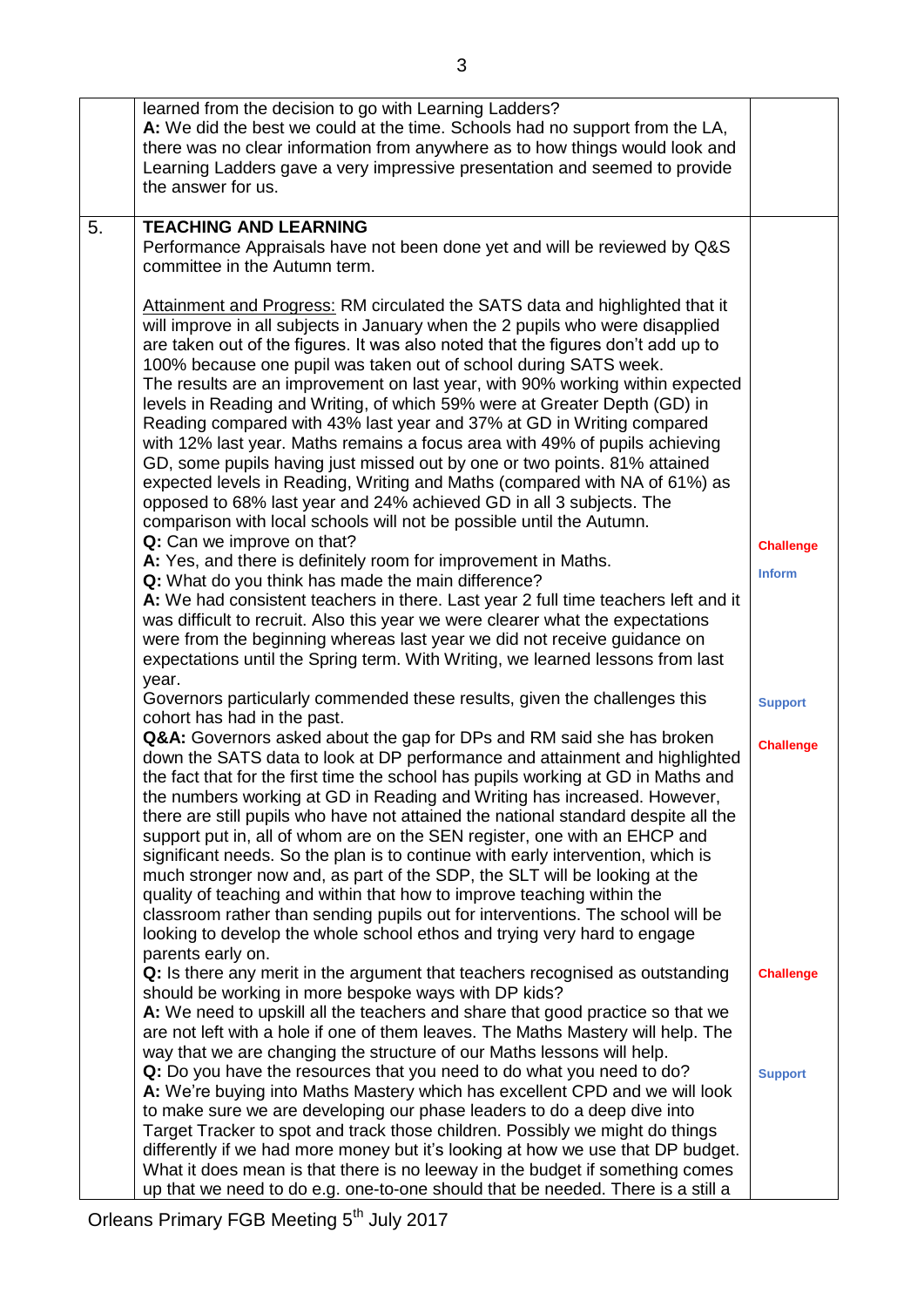|    | gap to narrow for pupils with SEN and high aspiration from teachers and<br>building pupils' independence are the most important things we can do to<br>narrow it.                                                                                                                                                                                                                                                                                                                                                                                                                                                                                                                                                                                                                                                                 |  |
|----|-----------------------------------------------------------------------------------------------------------------------------------------------------------------------------------------------------------------------------------------------------------------------------------------------------------------------------------------------------------------------------------------------------------------------------------------------------------------------------------------------------------------------------------------------------------------------------------------------------------------------------------------------------------------------------------------------------------------------------------------------------------------------------------------------------------------------------------|--|
| 6. | <b>SCHOOL DEVELOPMENT PLAN</b><br>It was <b>agreed</b> that, as this had been discussed in detail at all committees,<br>there was no need to go over it again here.                                                                                                                                                                                                                                                                                                                                                                                                                                                                                                                                                                                                                                                               |  |
| 7. | <b>SPORTS PREMIUM UPDATE</b><br>The Finance and Premises Committee had reviewed this. The Head<br>highlighted the fact that the school is currently reviewing whether Fit for Sport<br>(FFS) staff are the right people to accompany teams to fixtures and<br>considering using Sports Premium money to hire a sports coach. When AW<br>meets with the current and future PE Coordinators next week, the Head will<br>see whether AW can recommend a coach to train the teams and go to fixtures<br>with them.                                                                                                                                                                                                                                                                                                                    |  |
| 8. | <b>SAFEGUARDING</b><br>The Chair had done a safeguarding visit yesterday, during which he checked<br>the Single Central Record and looked at the number of exclusions that have<br>taken place and what was done. He said there was no issues that he felt he<br>needed to bring to the GB's attention and almost all of the action points<br>identified before had been ticked off. The only thing that had come up is that<br>visitors to the school do not always sign in appropriately so something to<br>consider might be a computerised signing-in system. AA said she is satisfied<br>that staff and parents are aware of the Safeguarding policy and know what to<br>do.                                                                                                                                                 |  |
| 9. | <b>COMMITTEE REPORTS</b><br>Minutes for F&P and Personnel, Children and Community (PC&C) had been<br>circulated beforehand but the Q&S minutes were not yet complete as the<br>meeting had only been on Monday.                                                                                                                                                                                                                                                                                                                                                                                                                                                                                                                                                                                                                   |  |
| 9a | <b>Quality and Standards: The Chair fed back on the discussion around the SDP</b><br>and had asked challenging questions around the quality of teaching and<br>Diminishing the Difference. They had also noted the SEN report and the<br>School Travel Plan.                                                                                                                                                                                                                                                                                                                                                                                                                                                                                                                                                                      |  |
| 9b | <b>Finance and Premises: AA reported that Governors had discussed Sports</b><br>Premium, talked about initiatives the new SBM is putting in place to reduce the<br>caretaker's overtime and had reviewed maintenance contracts. There had<br>been no big issues with the Financial Monitoring Report at this early stage in<br>the cycle. MMG had done a Health & Safety Walk and the Head had clarified<br>with him what the expectations are of these monitoring walks by the Health &<br>Safety Governor. Governors had also talked about additional revenue-raising<br>options and authorised the new SBM to investigate further the possibility of<br>rugby parking and the logistics of who would man it, how many cars could be<br>parked etc. Governors had also noted the need for a lockdown procedure by<br>September. |  |
|    | With regard to the voluntary parental contributions scheme, the Chair reiterated<br>that he would be uncomfortable signing for this until he is assured there is a<br>robust system in place to protect the Head and Trustees against the potential<br>for abuse/internal pressures to ask for preferential treatment. He has spoken to<br>the Chair of the Vineyard about how they manage it and reported back on what<br>he had learned from her, although it was noted that there were some                                                                                                                                                                                                                                                                                                                                    |  |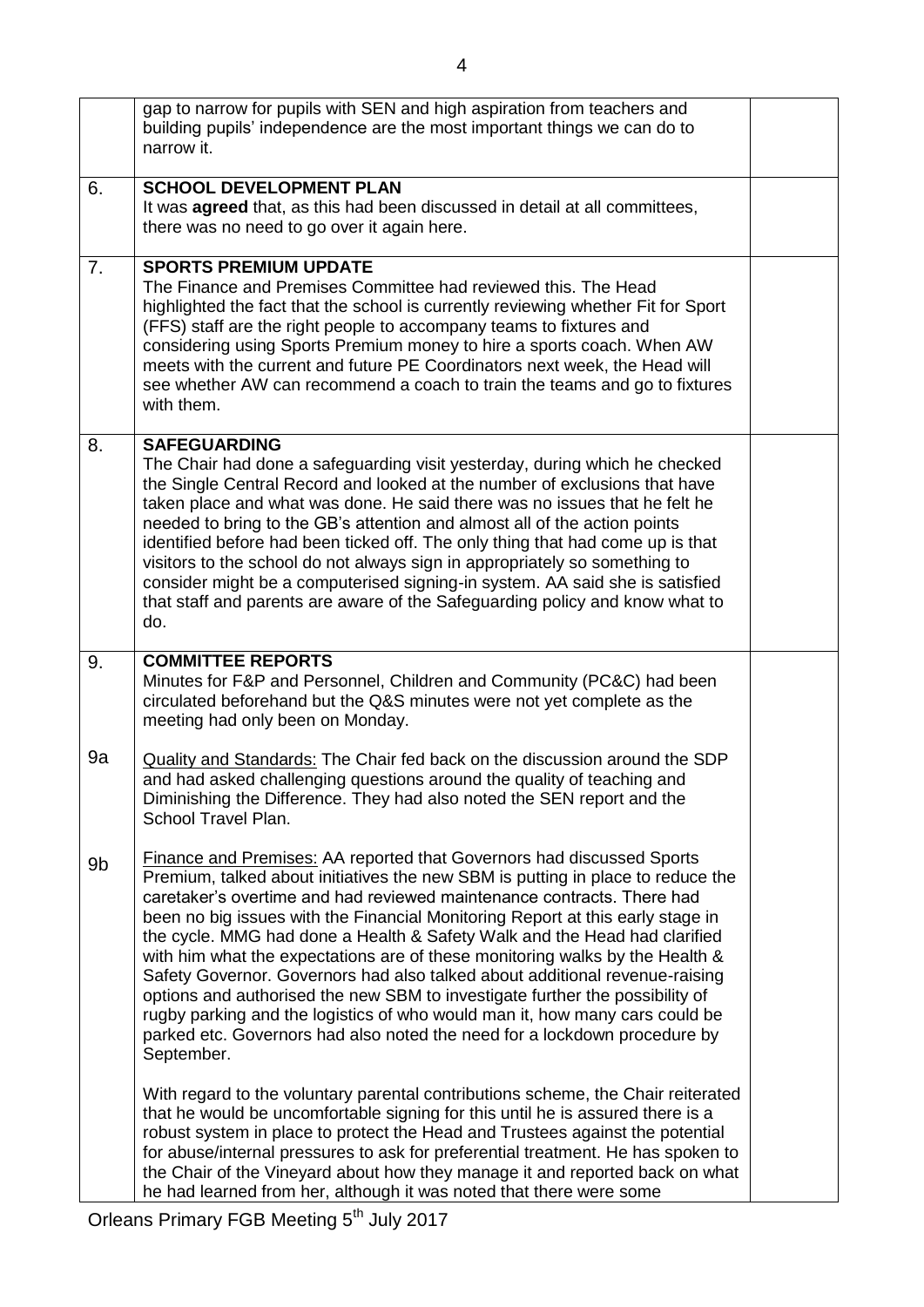|     | discrepancies between what he had been told and what was on their website.<br>They ask for £90 a year (or £7.50 a month) and the fund was used to 'advance<br>school objectives as outlined in the SDP and to further the education of the<br>children' but also for capital projects.<br>RG has written a draft letter to go to parents and it was <b>agreed</b> that this should<br>be circulated to Governors. It was noted that it was the school who should<br>open the bank account rather than Governors. It was agreed to investigate<br>further with other schools, possibly Tiffin, and to develop a robust statement |         |
|-----|---------------------------------------------------------------------------------------------------------------------------------------------------------------------------------------------------------------------------------------------------------------------------------------------------------------------------------------------------------------------------------------------------------------------------------------------------------------------------------------------------------------------------------------------------------------------------------------------------------------------------------|---------|
|     | regarding the use of the Fund to protect the Head and Chair.                                                                                                                                                                                                                                                                                                                                                                                                                                                                                                                                                                    |         |
| 9c  | Personnel, Children and Community: It was to take these minutes as read.<br>Governors had primarily looked at the SDP and reviewed policies. Governors<br>asked about the exit interview process and RP, who will be conducting them,<br>was asked to book them ahead of time to ensure staff have time to prepare<br>and Governors can attend. The Head's PA would write up the notes.                                                                                                                                                                                                                                         |         |
| 10. | <b>GOVERNOR VISITS</b><br>Transition Governor Report: JS had given verbal feedback at the last meeting<br>and the report has since been circulated.                                                                                                                                                                                                                                                                                                                                                                                                                                                                             |         |
|     | Health and Safety Governor Report: MMG to write this up.                                                                                                                                                                                                                                                                                                                                                                                                                                                                                                                                                                        |         |
|     |                                                                                                                                                                                                                                                                                                                                                                                                                                                                                                                                                                                                                                 |         |
|     | Teaching and Learning Visit: Y-LC had conducted a Teaching & Learning Visit.<br>[Post-meeting note: YLC's report was circulated on 7/7/17)                                                                                                                                                                                                                                                                                                                                                                                                                                                                                      |         |
| 11. | <b>POLICIES</b><br>The Health and Safety Policy had been circulated. Governors approved the<br>policy with some minor amendments.<br>RP left the meeting at 9.27 pm.                                                                                                                                                                                                                                                                                                                                                                                                                                                            | Approve |
|     | Acceptable Usage Policy: Neither the Chair nor the Head had been able to find<br>examples of an Acceptable Usage Policy specific to Governors. The Chair will<br>attempt to create a suitable paragraph to add to the existing school policy.<br><b>FGB Autumn 1 Agenda</b>                                                                                                                                                                                                                                                                                                                                                     |         |
| 12. | <b>MEMBERSHIP AND CONSTITUTION</b><br>The Chair had always indicated that he would serve for one year and now<br>confirmed his decision to stand down. He proposed Alex Axiom, currently Vice<br>Chair, as Chair from September and Caroline Green as Vice Chair. MM and JS<br>seconded these nominations and Governors voted unanimously in favour.                                                                                                                                                                                                                                                                            |         |
|     | At the Q&S meeting on Monday, the committee had elected Rebecca Gibbs as<br>Chair from September and Governors ratified this decision. Alex Axiom agreed<br>to remain as Chair of PC&C. The Chair proposed Caroline Green as Chair of<br>F&P committee from September and JS seconded this motion. Governors<br>voted unanimously in favour.                                                                                                                                                                                                                                                                                    |         |
| 13. | <b>GOVERNOR SELF EVALUATION</b>                                                                                                                                                                                                                                                                                                                                                                                                                                                                                                                                                                                                 |         |
|     | Governors <b>agreed</b> that they had achieved the following at this meeting for the<br>benefit of the children:                                                                                                                                                                                                                                                                                                                                                                                                                                                                                                                |         |
|     | They had learned about the new assessment system                                                                                                                                                                                                                                                                                                                                                                                                                                                                                                                                                                                |         |
|     | They had reviewed the SATS results                                                                                                                                                                                                                                                                                                                                                                                                                                                                                                                                                                                              |         |
|     | They had asked probing questions to make sure that, especially in the                                                                                                                                                                                                                                                                                                                                                                                                                                                                                                                                                           |         |

Orleans Primary FGB Meeting 5<sup>th</sup> July 2017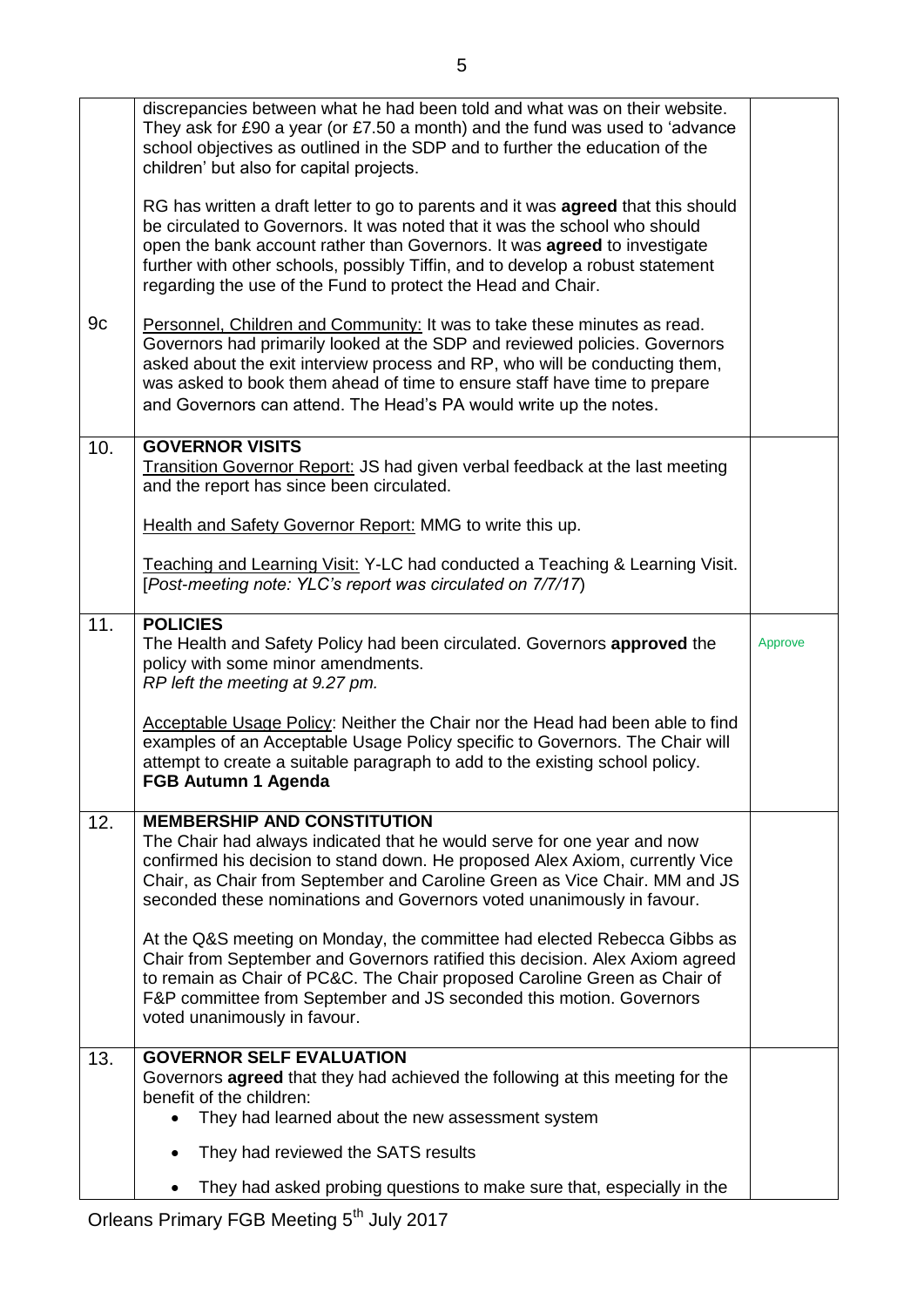|     | case of Disadvantaged and SEN pupils, they hold the school to account<br>over the next academic cycle to keep that focus on attainment and<br>progress |  |
|-----|--------------------------------------------------------------------------------------------------------------------------------------------------------|--|
|     | They had agreed a plan of action to push forward plans for additional<br>$\bullet$<br>funding over the next year.                                      |  |
|     | They had elected the leadership for next year<br>$\bullet$                                                                                             |  |
| 14. | <b>DATE OF NEXT MEETING</b><br>See Appendix 1 for list of meeting dates for next year.                                                                 |  |

. The meeting ended at 9.37 pm.

Date: \_\_\_\_\_\_\_\_\_\_\_\_

# **Actions Arising:**

| Item           | Action                                                                                                                      | By Whom                                                             | By When     |
|----------------|-----------------------------------------------------------------------------------------------------------------------------|---------------------------------------------------------------------|-------------|
| 3              | Write to PE Coordinator acknowledging her great<br>achievements in pushing the school towards<br>attaining the Sports Mark. | Matthew Engelke                                                     | <b>ASAP</b> |
| 9 <sub>b</sub> | Circulate RG's letter to Governors<br>$\bullet$<br>Talk to other schools who have parental<br>$\bullet$<br>contributions    | <b>Matthew Engelke</b><br>Caroline Green/<br><b>Matthew Engelke</b> |             |
| $\bullet$      | Develop a robust, transparent system to<br>protect Head and Trustees                                                        | ???                                                                 |             |

#### **Agenda Items Arising:**

| Item | Action                                 | By Whom    | By When |
|------|----------------------------------------|------------|---------|
|      | Review results of Home Learning survey | Q&S        | Autumn  |
| 44   | Acceptable Usage Policy                | <b>FGB</b> | Autumn  |